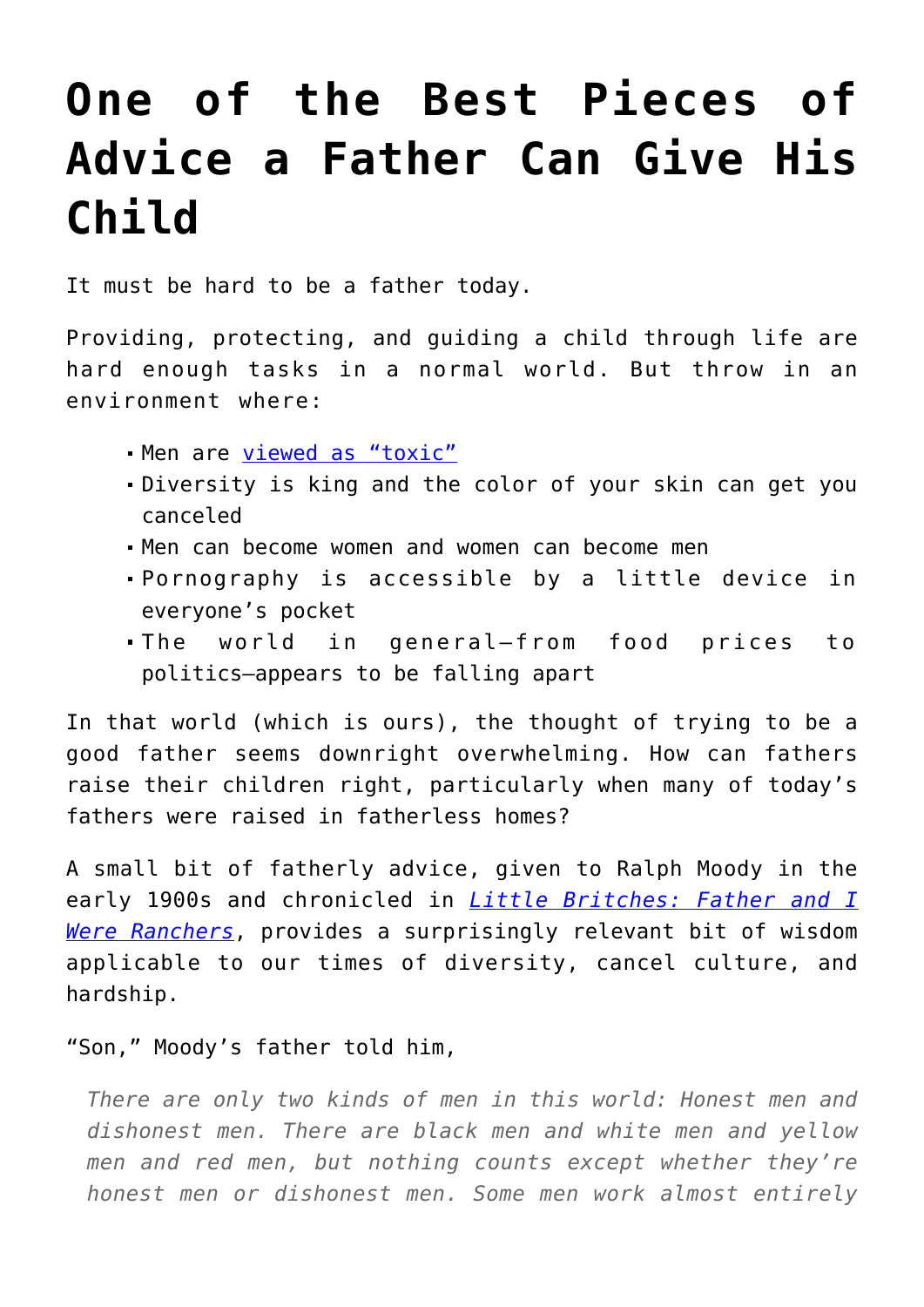*with their brains; some almost entirely with their hands; though most of us have to use both. But we all fall into one of the two classes—honest and dishonest.*

## In the eyes of Moody's father, there was never any reason for a person to behave as an entitled victim:

*Any man who says the world owes him a living is dishonest. The same God that made you and me made this earth. And He planned it so that it would yield every single thing that the people on it need. But He was careful to plan it so that it would only yield up its wealth in exchange for the labor of man. Any man who tries to share in that wealth without contributing the work of his brain or his hands is dishonest.*

In essence, what Moody's father told him was that color doesn't count in the assessment of a person. Nor does economic class. But character—that's what really counts. And character is exactly what a good father will teach his children.

But you can't just pass along this little speech to your children about having character and actively doing what is right. You have to live it. You have to live (and die someday) in correspondence with the God who made you, working with your hands (and your brain!), being honest, not playing the victim or looking for handouts and favors, but putting your heart and soul into whatever you do and doing it for Him. Everything else will follow naturally and will serve both you and your children well—even in the midst of crazy, unpredictable times.

Moody's father lived this foundational truth and lived it well, as evidenced by his son's testimony, even though he was only present in his son's life for about a decade, dying early and leaving the young Moody to take care of his mother and siblings. But the many times Moody speaks of what his father did or taught him show the legacy that such a father can leave.